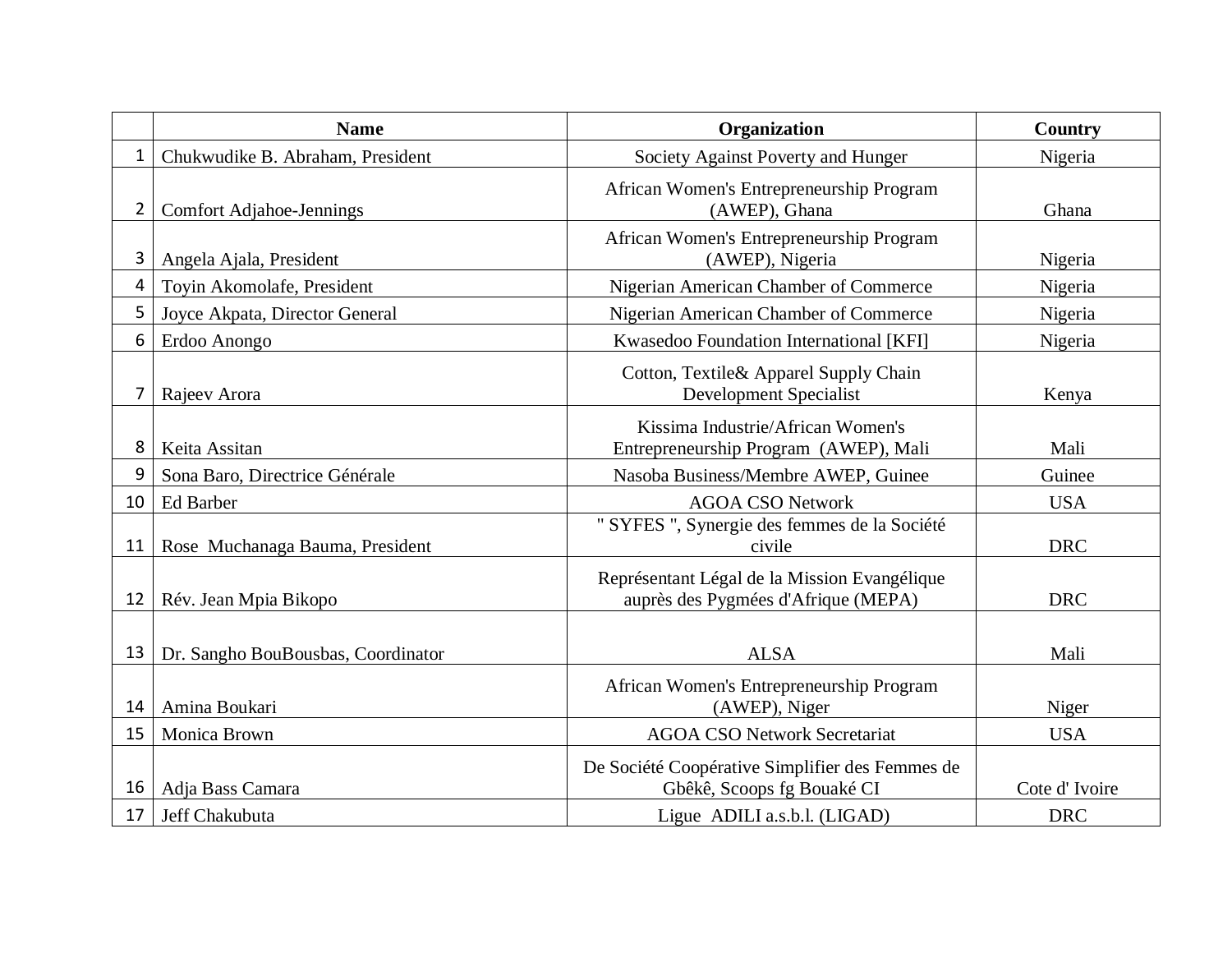| 18 | <b>Grace Coker</b>                                               | African Women's Entrepreneurship Program<br>(AWEP), Ghana                  | Ghana      |
|----|------------------------------------------------------------------|----------------------------------------------------------------------------|------------|
| 19 | Demba                                                            | <b>Strategy First</b>                                                      |            |
| 20 | Mamadou Malado Diallo, President                                 | La Cooperative Partenariat de Jeunes Pour le<br>Developpement Durable PJDD | Guinee     |
| 21 | Priscilla Dzitse                                                 | African Women's Entrepreneurship Program<br>(AWEP), Ghana                  | Ghana      |
| 22 | <b>Esther Ejim</b>                                               | Naija Worldwide Charities                                                  | <b>USA</b> |
| 23 | Dieu-Merci Batsino Ekole, Président National<br><b>RDC/SYFES</b> | La Voie Citoyenne (la VOICI)                                               | <b>DRC</b> |
| 24 | Chief Olabintan Famutimi                                         | : The Tricontinental Group                                                 | Nigeria    |
| 25 | Jubu Foloranmi                                                   | <b>AGOA CSO Network Secretariat</b>                                        | <b>USA</b> |
| 26 | Theodore Fumunzanza                                              |                                                                            | <b>DRC</b> |
| 27 | Abdoulaye Gakou, Directuer General                               | <b>Ouagadou Distributor</b>                                                | Mali       |
| 28 | James Gomez, Director International Affairs                      | Rainbow/PUSH Coalition                                                     | <b>USA</b> |
|    | <b>Name</b>                                                      | Organization                                                               | Country    |
| 29 | <b>Richard Henry</b>                                             | Millennium Youth Initiative ASBL                                           | Uganda     |
| 30 | Amie Ceesay Jaiteh, Chapter Leader                               | African Women's Entrepreneurship Program<br>(AWEP), Gambia                 | Gambia     |
| 31 | <b>Bonane Kakule</b>                                             | <b>SOCIDEC</b>                                                             | <b>DRC</b> |
| 32 | Francis Kalangala, President & CEO                               | African Families Synergy, Inc.                                             | <b>USA</b> |
| 33 | Raymond Kasangala                                                | <b>Arcadie Consulting</b>                                                  | <b>USA</b> |
| 34 | Diene Keita                                                      | African Women's Entrepreneurship Program<br>(AWEP), Guinea                 | Guinee     |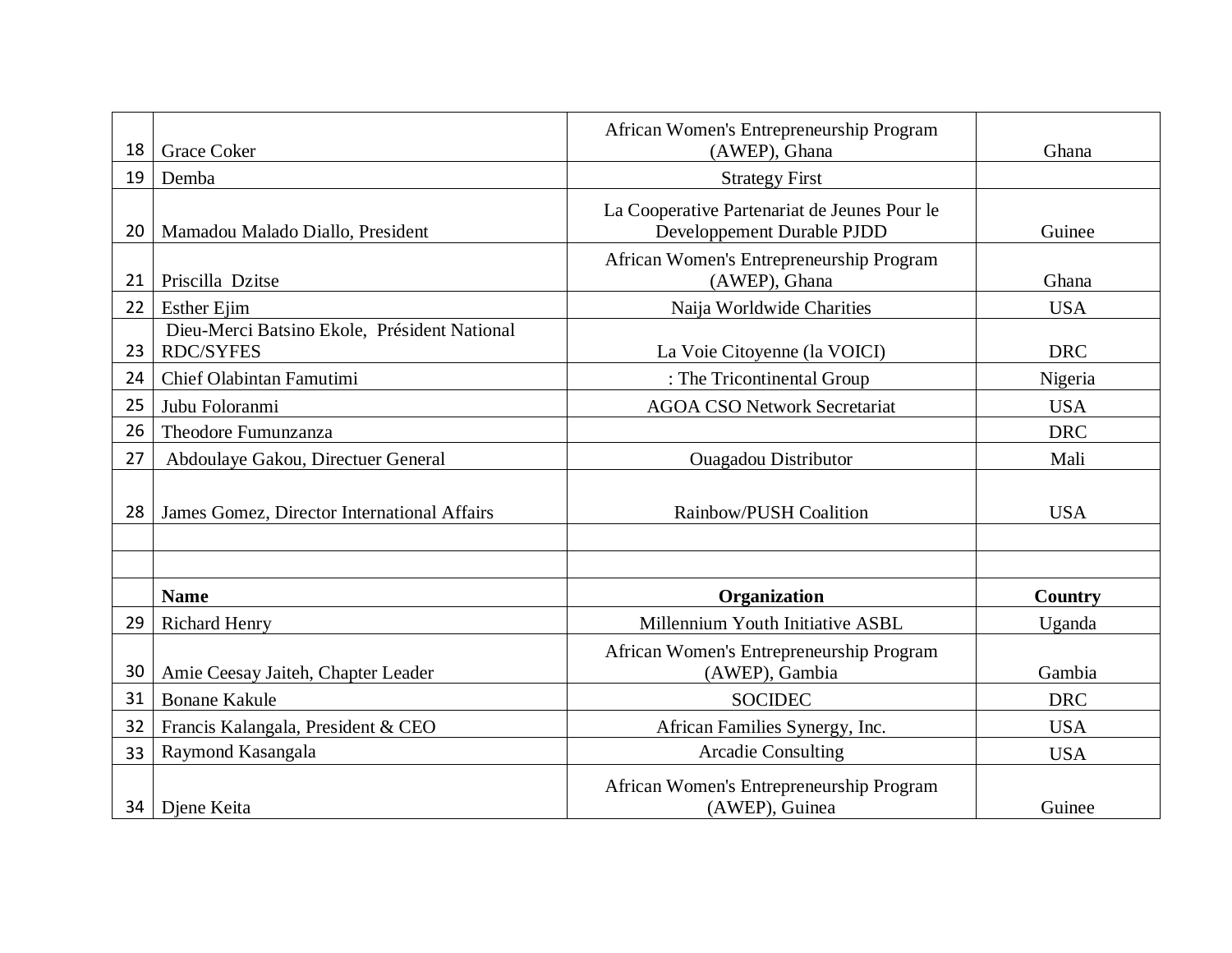|          | Olivier Musambu Kitoko, Directeur Provincial        |                                                                                                       |            |
|----------|-----------------------------------------------------|-------------------------------------------------------------------------------------------------------|------------|
| 35       | Adjoint                                             | Chambre de Commerce Kinshasa                                                                          | <b>DRC</b> |
| 36       | Raphaël Kwibe                                       | Ligue ADILI a.s.b.l. (LIGAD)                                                                          | <b>DRC</b> |
| 37       | <b>Gretta Luce</b>                                  | African Women's Entrepreneurship Program<br>(AWEP), Benin                                             | Benin      |
| 38       | Apôtre Paul Médard Lukusa                           | Cadre Concentration Provincial De La Societe<br>Civile Ville-Province De Kinshasa<br>(CCPSC/Kinshasa) | <b>DRC</b> |
| 39       | Pasteur Emery Madifuta Luzombi                      | Solidarite pour La Securitie la Gouvernance Locale<br>(SGL)                                           | <b>DRC</b> |
| 40       | Jean Baptiste M'bilizi, Pastuer                     | Cadre de Concertation Nationale Société Civile /<br><b>ECG</b>                                        | <b>DRC</b> |
| 41       | Patricia Maisha                                     | Consortium des réseaux des femmes congolaises -                                                       | <b>DRC</b> |
| 42<br>43 | Perpetue Gybale Manango<br>Fortune Mbayo, President | <b>Consortium Des Reseaux Des Femmes</b><br>League of Young Intellectuals of Guidance<br>(LIJILO)     | <b>DRC</b> |
| 44       | Sania Benie Mirimo                                  | <b>SYFES</b>                                                                                          | <b>DRC</b> |
| 45       | Benjamin Mushunganya Mishiki, Président             | National de la Coordination des jeunes<br>Intercommunautaire de la RDC.                               | <b>DRC</b> |
| 46       | Moise Manala Kitete                                 | Build Peace and Development, BPD. (SYFES)                                                             | <b>DRC</b> |
| 47       | Isabelle Monga                                      | Membre du Consortium des réseaux des femmes de<br>la RDC                                              | <b>DRC</b> |
| 48       | Jireh Mirimo Mulongo, Président                     | de l'entreprise Molongi MLG                                                                           | <b>DRC</b> |
| 49       | Jean Claude Mukumba                                 | Groupe de Voix des Sans Voix (GVSV)                                                                   | <b>DRC</b> |
| 50       | Mary Mukimba                                        | <b>Health Greatest Wealth Org</b>                                                                     |            |
| 51       | Rev. Milenge Mwenelwata, Chairman                   | <b>AGOA CSO Network DRC Chapter</b>                                                                   | <b>DRC</b> |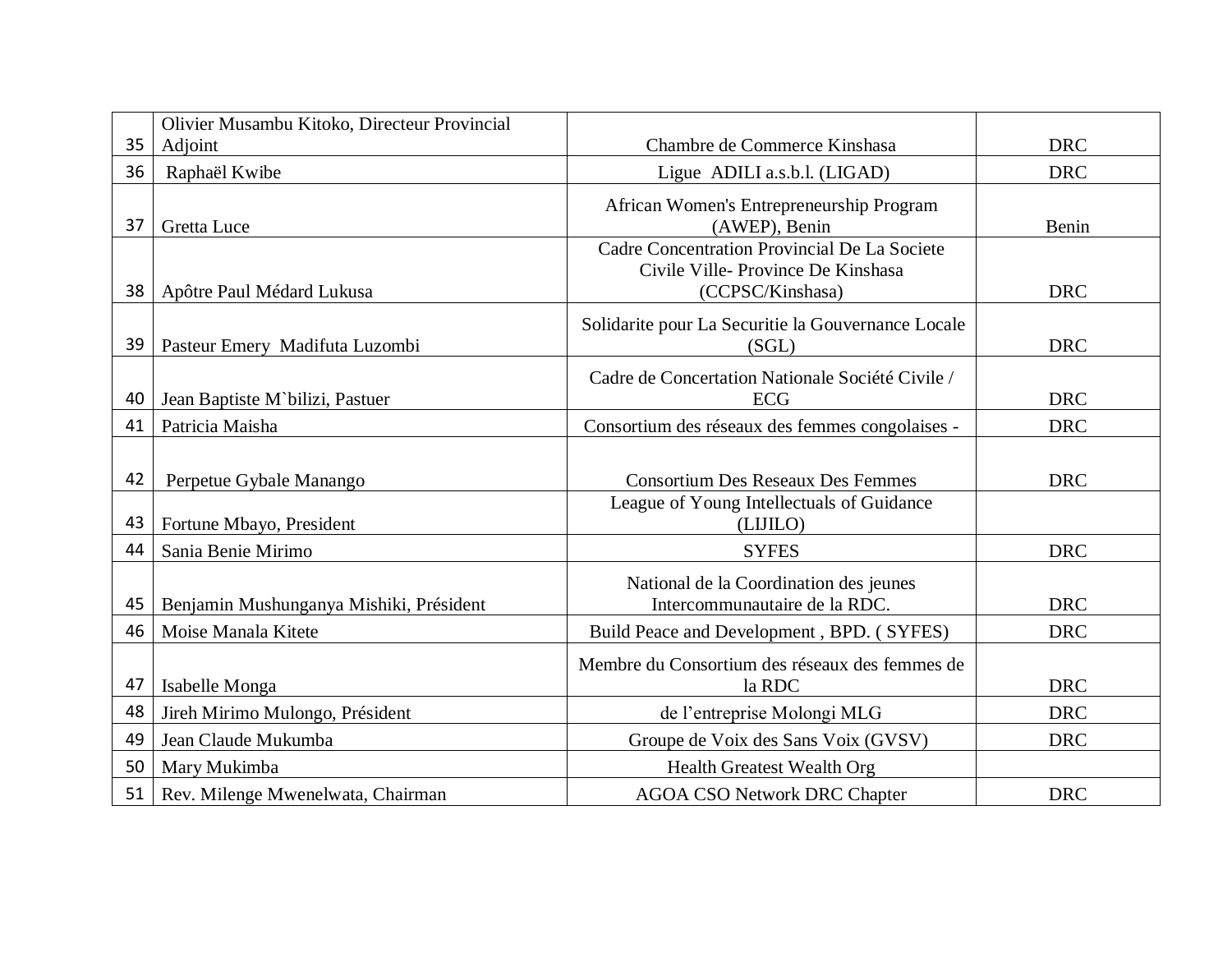|    |                                       | Chamber of Agriculture, Fisheries, Livestock and   |            |
|----|---------------------------------------|----------------------------------------------------|------------|
| 52 | Dr. Jean Marie Nganko                 | <b>Forests of Cameroon</b>                         | Cameroon   |
| 53 | Mandla Monty Nkosi                    | Member AGOA Civil Society Network                  | <b>USA</b> |
| 54 | Pauline Nkusu                         | Centre de Maintenance Informatique                 | <b>DRC</b> |
| 55 | Dr. Ngoie Joel Nshisso                | Global Trade and Management Consulting             | <b>USA</b> |
|    |                                       |                                                    |            |
|    | <b>Name</b>                           | <b>Organization</b>                                | Country    |
|    |                                       |                                                    |            |
| 56 | Elodie Ntamuzinda                     | <b>AGOA CSO Chapter, DRC</b>                       | <b>DRC</b> |
| 57 | <b>Beatrice Odhiambo</b>              | Zwadi Bora                                         | Kenya      |
| 58 | Michael Adedotun Oke                  | Michael Adedotun Oke Foundation                    | Nigeria    |
|    |                                       |                                                    |            |
| 59 | Anthony Okonmah, Executive Director   | Africa Trade Development Center (ATDC)             | <b>USA</b> |
| 60 | Dr. Friday Okpara                     | <b>AGOA CSO Network</b>                            | Nigeria    |
| 61 | Fred Oladeinde, Chairman              | <b>AGOA CSO Network Secretariat</b>                | <b>USA</b> |
| 62 | Gbenga Omotayo                        | <b>USAFRICA HUB</b>                                | <b>USA</b> |
| 63 | Comfort Onyaga                        | <b>CLICE</b> Foundation                            | Nigeria    |
|    |                                       |                                                    |            |
|    | Chief Dr.(Mrs) Gladys 'Remi Oyewole - |                                                    |            |
| 64 | Makele HHHF, FIMC, FNIM.              | <b>GODMIJT</b> Educational Consultants             | <b>USA</b> |
|    |                                       | Le Réseau des Acteurs Non Etatiques Gabonais       |            |
| 65 | Chantal Paraiso                       | (RANEG)                                            | Gabon      |
|    |                                       | Coalition des ONG pour la Justice et la Democratie |            |
| 66 | Pax Andre Marie Kito Masimango        | en Afrique (CODJ                                   | <b>DRC</b> |
| 67 | Leon Sabuni                           | <b>AGOA CSO Chapter, DRC</b>                       | <b>DRC</b> |
| 68 | Ayodele G. Salvador                   | <b>AGOA CSO Network</b>                            |            |